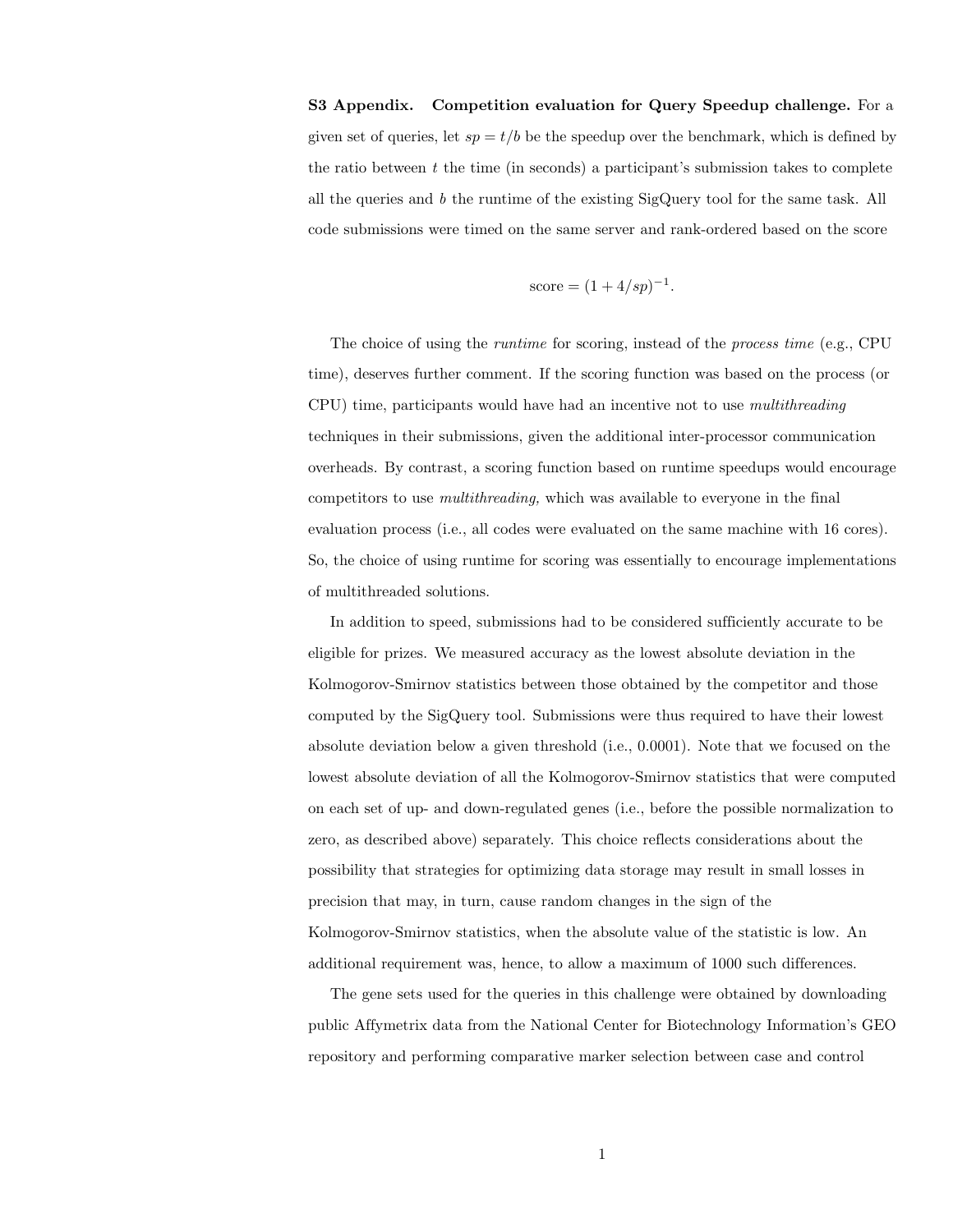samples in order to identify differentially expressed genes [\[1\]](#page-2-0). For the convenience of analysis, we fixed the total size of the gene sets to 100, a number which was intended to mimic the typical size of queries.

As with the other challenges, the dataset of queries was randomly split into training, validation, and test sets of size 250, 250, and 500. Queries in the training and validation sets were provided as CSV files, each containing gene set identifiers (rows) and a list of identifiers of individual genes contained in the gene set (columns). The test dataset was withheld and used to validate the final submissions.

Competitors had access to the whole CMap signature matrix that was stored and distributed as a series of CSV files containing the matrix of differential gene expression values and the rank-ordered matrix that was pre-computed by sorting the signature matrix in descending order.